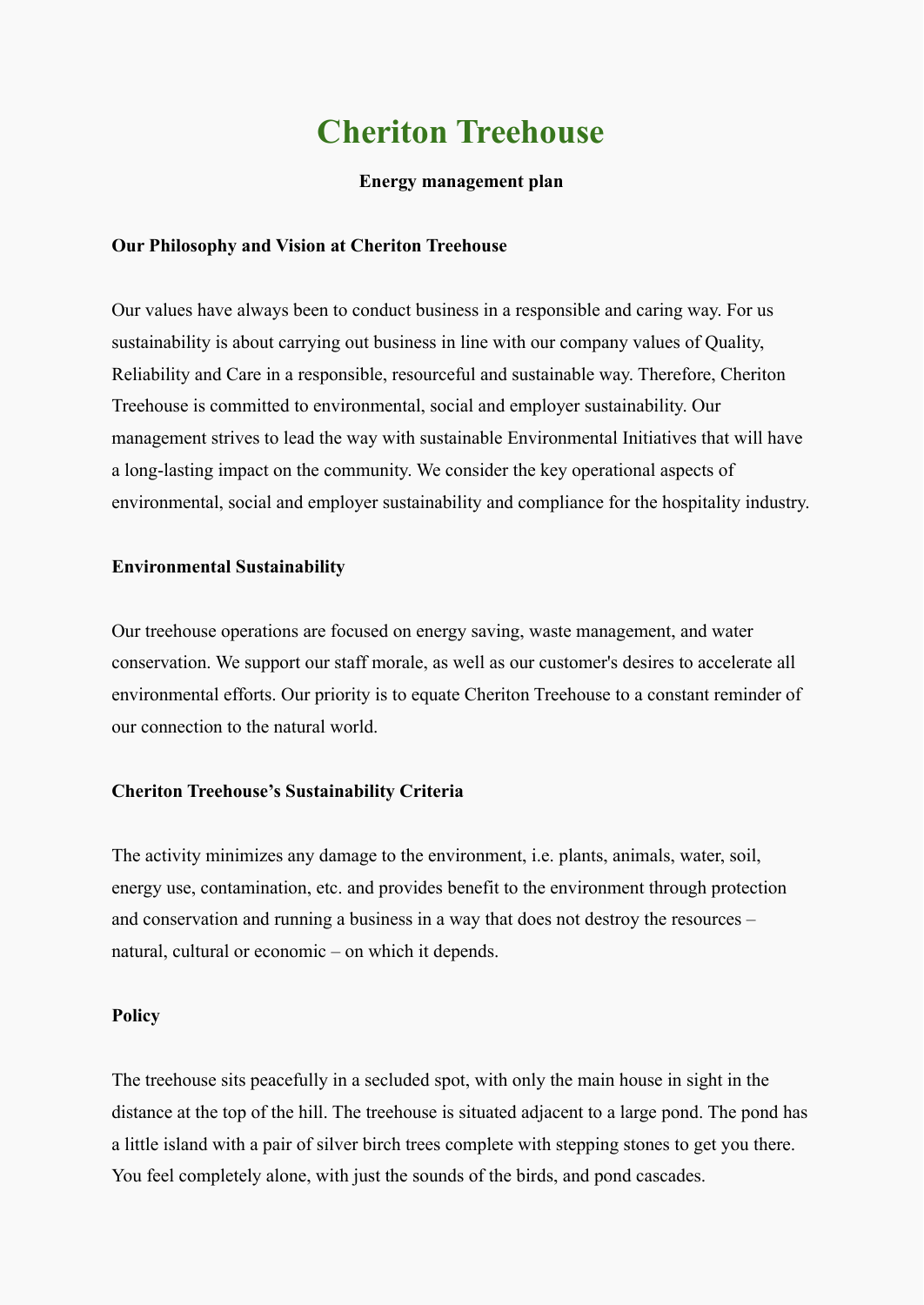The secluded location of the treehouse attracts wildlife, in particular birds, moor hens and resident buzzards. Deer habitually come up the stream and graze near the pond in full view of the treehouse. The treehouse benefits from the dawn rising above the mists Blackmore Vale.

The team at Cheriton Treehouse are committed to keeping the natural beauty of the Blackmore Vale alive by protecting the environment and conserving natural resources.

# **Our General Environmental Objectives Are:**

- To satisfy all necessary guest demands regarding comfort, safety, health, hygiene.
- To comply with all local and national environmental legislation and regulations and continuously improve the environmental management of the treehouse as well as to prevent ecological pollution caused directly or indirectly by the treehouse.
- To set objectives and targets according to the identified environmental impacts and to implement and maintain an environmental management system meeting the international standards.
- To constantly monitor our environmental impact and advance the efforts and methods for improvements and quality assurance management.
- To save fresh water by efficient management, control of consumption and examinations of wastewater treatment.
- To improve the energy efficiency, conservation and management by regular controls, staff training and implementing modern and regenerative or other best available technologies wherever reasonably possible and feasible.
- To reduce, recycle waste and avoid any hazardous substances to minimize harming the environment.
- To reinforce our employees´ ecological and social sensitivity and ensure environmental sound and safe working conditions with motivation, information and training.
- To take into account ecological and social aspects in our relationship to suppliers and subcontractors and strive for the most environmentally sound solutions.
- To cooperate with organizations of environmental protection, influence authorities and support special projects in the local region to keep the economic, social, environmental and cultural situation intact.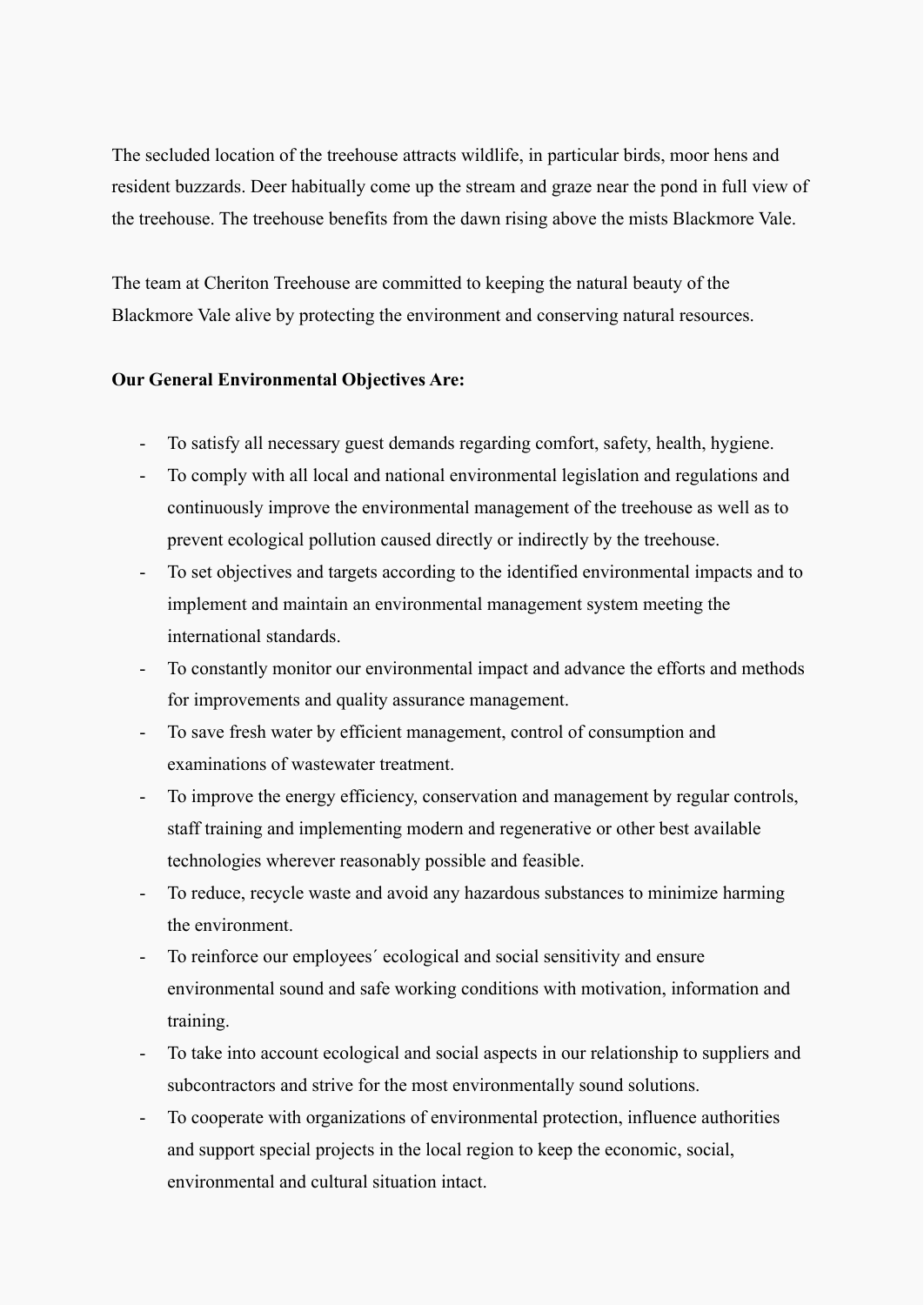#### **Our aim is to:**

- Reduce consumption of resources and meet our responsibilities in the field of public health and human safety. Accept social responsibility.
- We support environmental measures that are designed for the catering business and take into account reasonable interests of the economy as a whole.
- We encourage our staff to undergo training and awareness-raising in order to protect the environment.
- We will keep our guests and employees informed about our environmental protection initiatives whenever they are worth reporting.

# **Strategy & Tools**

#### **Minimizing Environmental Harm**

- Conserving resources.
- Purchasing policy favors environmentally friendly products for building materials, capital goods, food, and consumables.
- Non-renewable energy consumption is measured and procedures are implemented to reduce it.
- Reducing contamination.
- Wastewater is treated effectively.
- A solid waste management plan is implemented with quantitative goals to minimize waste that is not reused or recycled.
- The use of hazardous substances including pesticides, paints and cleaning materials are minimized or substituted by safe products.
- The business implements policies to reduce noise, light pollution, ozone depletion, air pollution and soil contamination.
- We use native plant species/varieties for landscaping and green areas.
- Any disturbance or damage harmful for wildlife animals or plants by employees or visitors is avoided.
- Environmental education is provided to all team members.

# **Environmental Plans and Actions**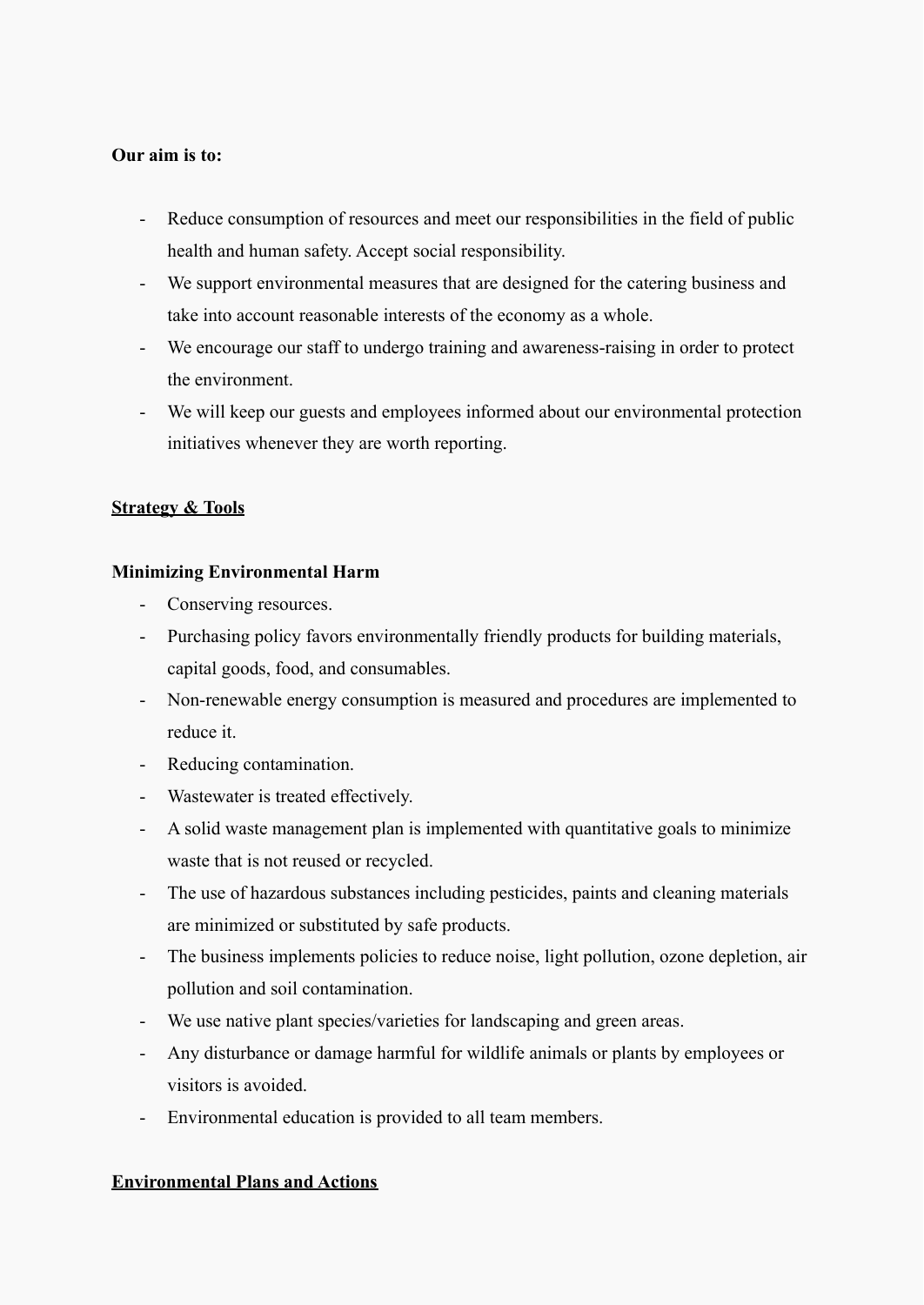A. Ensure Environmentally Responsible Management

Environmental protection is the responsibility of management. If business management is environmentally aware, it motivates treehouse employees and their associated business partners, customers and suppliers to think and act in a more environmentally responsible manner. This process requires the time, conviction and commitment of all staff.

#### **Actions**

- Informing employees about all the measures we implement and all aspects of environmental protection.
- Providing employees with further training in environmental matters; encourages them to identify more strongly with and be more sensitive towards environmental protection goals.
- It is important that we include our guests in our environmental protection activities, as well as examining and implementing their ideas and suggestions (using our feedback forms).

# **We want to achieve measurable results**

Environmentally aware business management is a prerequisite for future business growth. Over the coming years we want to achieve tangible successes in the following areas:

#### **Actions**

- Energy savings & using renewable energy.
- Avoiding excess waste and using recycled products through our partnership with [Somerset Waste Partnership](https://www.somersetwaste.gov.uk/) to recycle our waste effectively and efficiently.

#### **Projects & Achievements**

- a) Waste Separation
- All treehouse wastes are separated as follows:
- Aluminum, metals and cans
- Plastics
- Glasses, broken chinas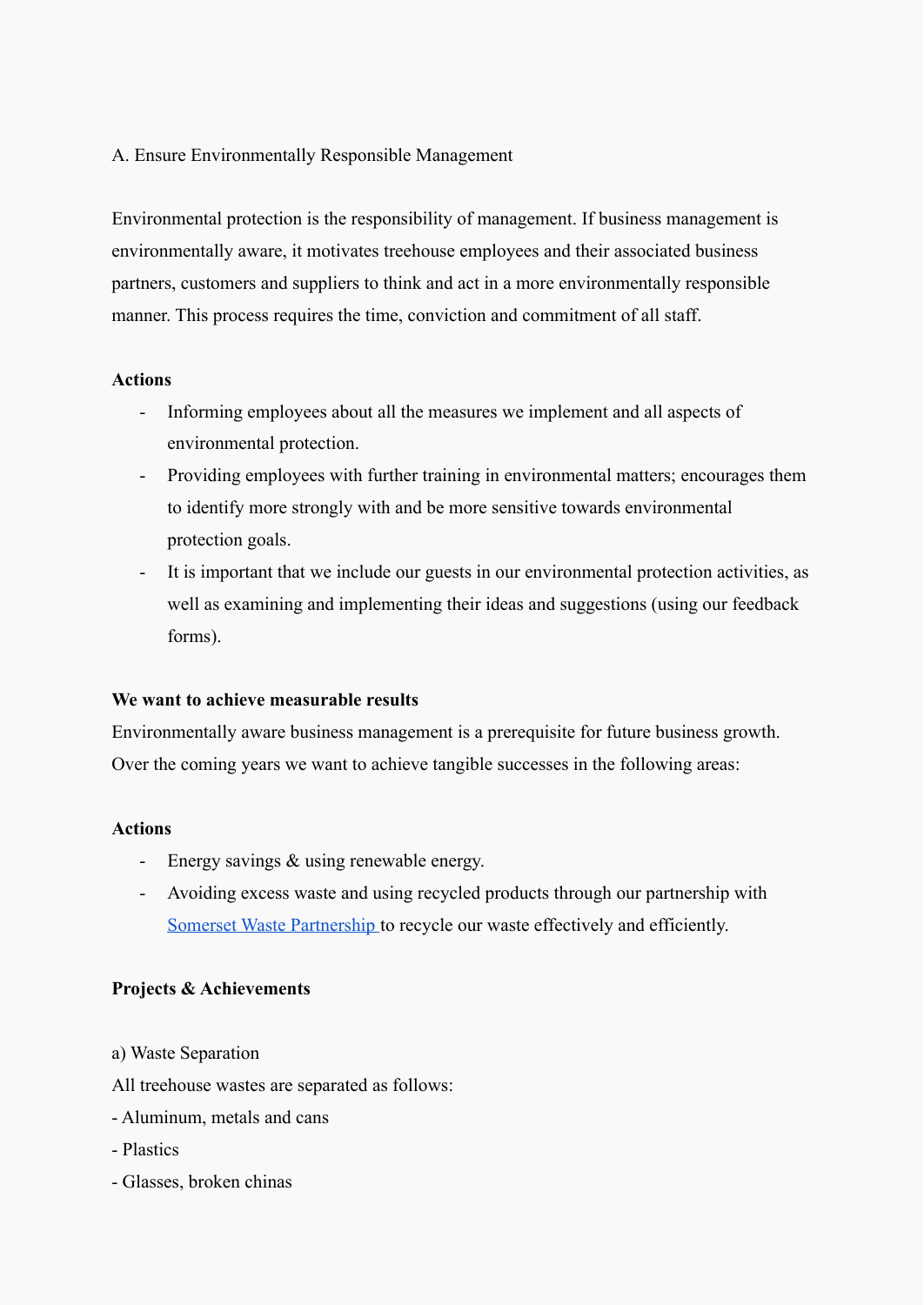- Papers and cardboards

- Food, fat/oil and organic wastes

All recyclable and reusable waste is collected by **[Somerset Waste Partnership](https://www.somersetwaste.gov.uk/)** to ensure it is recycled and reused in a responsible manner that does not harm the environment.

b) Energy

- The energy consumption is recorded and documented every day.
- Monitoring system in place.
- Low-energy lamps bulbs are fitted in all suitable places.

c) Water Conservation

- Water consumption is recorded daily.
- A low consumption WC flushing is installed.
- All water taps fitted with flow regulators.

d) Housekeeping

- Only ECO-friendly cleaning materials.
- All the cleaning chemicals in use have an "environmental certificate".
- e) Treehouse Rooms
	- Whole treehouse is fitted with heating thermostats & regulators.
	- Energy-saving lamps and light bulbs

# **Environmental Policy at Cheriton Treehouse**

The treehouse sits peacefully in a secluded spot, with only the main house in sight in the distance at the top of the hill. The treehouse is situated adjacent to a large pond. The pond has a little island with a pair of silver birch trees complete with stepping stones to get you there. You feel completely alone, with just the sounds of the birds, and pond cascades.

The secluded location of the treehouse attracts wildlife, in particular birds, moor hens and resident buzzards. Deer habitually come up the stream and graze near the pond in full view of the treehouse. The treehouse benefits from the dawn rising above the mists Blackmore Vale.

The team at Cheriton Treehouse are committed to keeping the natural beauty of the Blackmore Vale alive by protecting the environment and conserving natural resources.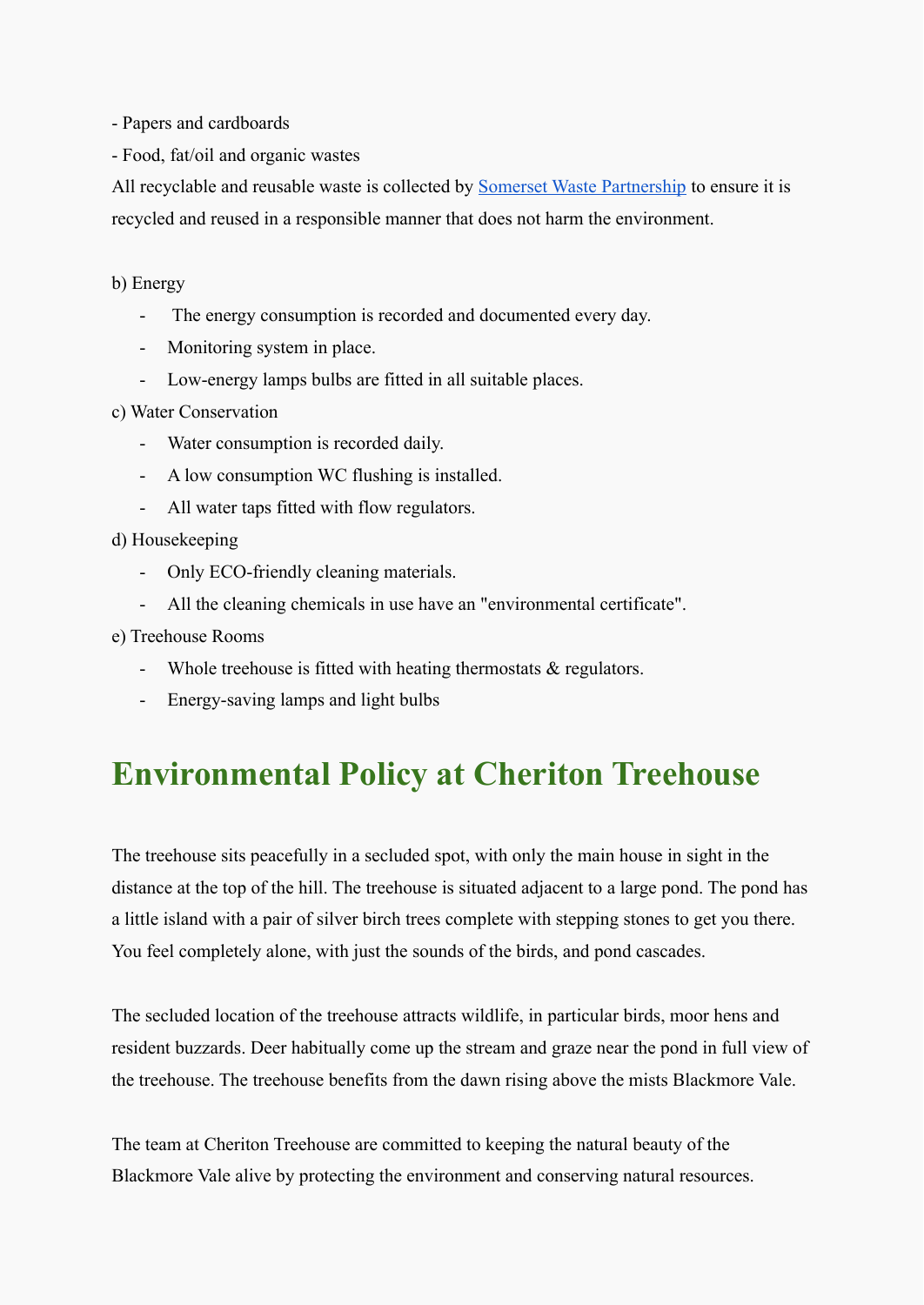# **In order to achieve this, Cheriton Treehouse implemented the following Environmental Policy:**

1. We fully comply with all UK environmental laws and regulations.

2. We monitor and record our environmental performance to ensure year on year improvement.

3. We have an environmental purchasing policy which gives preferences to goods and services with the least possible environmental impacts.

4. We provide all employees with the training and resources required to meet our environmental objectives.

5. We have implemented systems to save water and are constantly setting new targets to save more.

6. We treat all our waste water through the Cheriton Treehouse treatment plant. We recycle it to irrigate our gardens and do not discharge any wastewater into the pond.

7. We are using a system to reduce electricity consumption.

8. We separate and treat our waste through the Cheriton Treehouse recycling system.

10. All our actions concerning the environment are available for our guests.

11. We give preference to employing team members who live in the nearby communities.

12. We give preference to services and products of Somerset origin and to those with minimal environmental impact.

# **[Somerset Food Bank Charity](https://www.somersetfoodbank.org/)**

The mission of The Food Bank Network is to distribute food and to provide other basic human needs to those less fortunate in our community in a manner which recognizes and advances self worth and human dignity. Their method of distributing this food is through three food pantries, located in Somerville, Bound Brook, and North Plainfield, and a warehouse in Bridgewater.

On a daily basis, we take emergency calls from people who need our help and are unable to wait until our Saturday pantry distribution. Usually, they are first-time people or people with special needs. We also take walk-ins of people needing immediate help. Our goal is to help create the opportunity for each person to become self-sufficient.